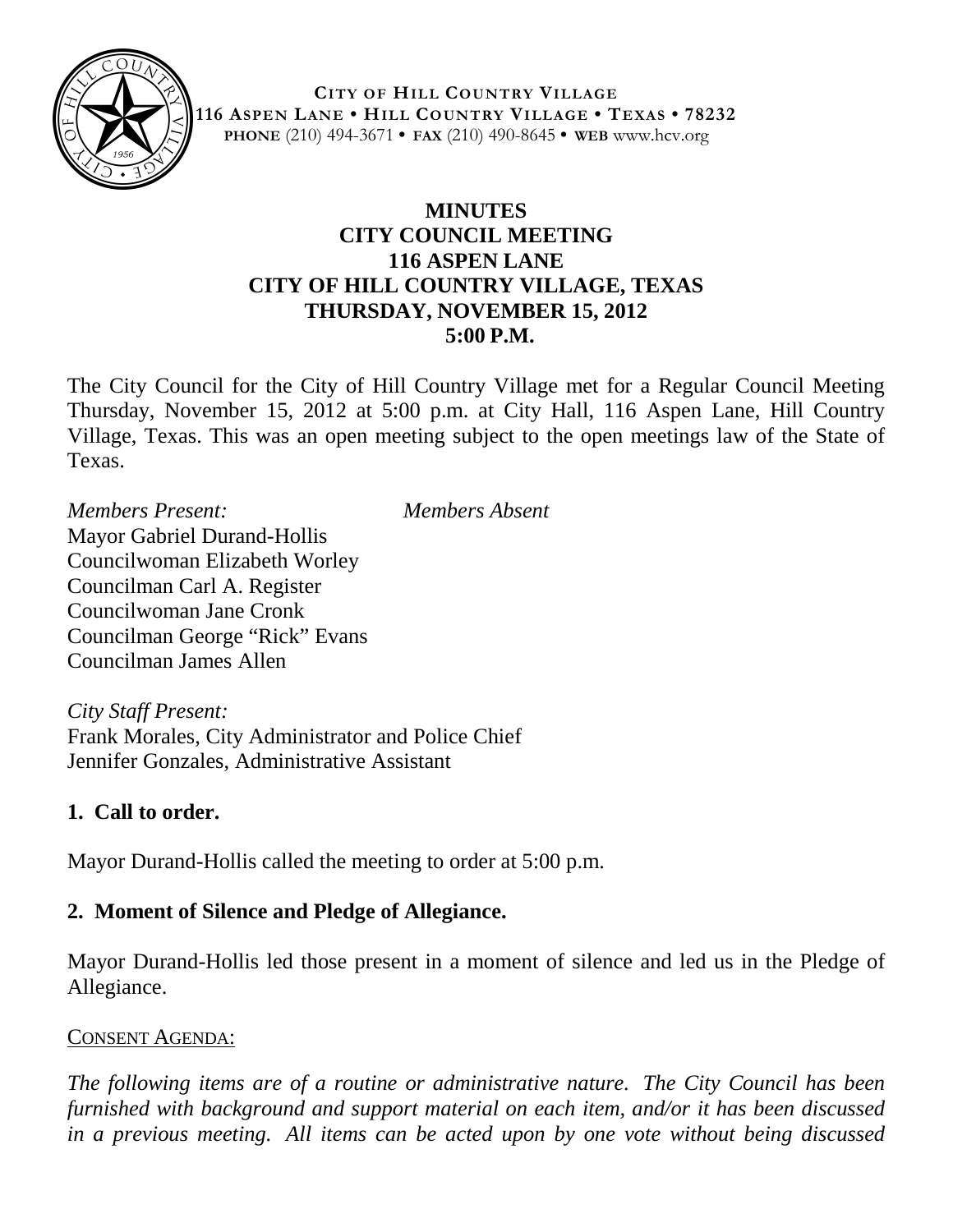*separately, unless requested by a Council Member or a citizen, in which event the item or items will immediately be withdrawn for individual consideration in their normal sequence after the items not requiring separate discussion have been acted upon. The remaining items will be adopted by one motion and vote of the City Council.*

**3. Discussion/action on approval of the minutes of the Regular Council Meeting of September 20, 2012.**

**4. Discussion/action regarding the adoption of a resolution regarding the canvass of returns and declaration of the results of the Special Election held November 6, 2012.**

**5. Discussion/action approving an ordinance accepting the resignation of Andrew Ewing as Relief Officer.**

**6. Discussion/action approving an ordinance appointing Manuel Rodriguez as Relief Officer.**

**7. Discussion/action approving an ordinance appointing Mr. Thomas Schlenker, MD, as the Local Health Authority for the City of Hill Country Village, Texas.**

*Councilman Evans moved to approve the consent agenda, seconded by Councilman Register. Motion passed unanimously.*

INDIVIDUAL ITEMS FOR CONSIDERATION:

#### **8. Citizens to be heard.**

AT THIS TIME, CITIZENS WHO HAVE FILLED OUT A REGISTRATION FORM PRIOR TO THE START OF THE MEETING MAY SPEAK ON ANY TOPIC THEY WISH TO BRING TO THE ATTENTION OF THE GOVERNING BODY SO LONG AS THAT TOPIC IS NOT ON THE AGENDA FOR THIS MEETING. CITIZENS MAY SPEAK ON SPECIFIC AGENDA ITEMS WHEN THAT ITEM IS CALLED FOR DISCUSSION. DURING THE CITIZENS TO BE HEARD SECTION NO COUNCIL ACTION MAY TAKE PLACE AND NO COUNCIL DISCUSSION OR RESPONSE IS REQUIRED TO THE SPEAKER. A TIME LIMIT OF TWO MINUTES PER SPEAKER IS PERMITTED; THE COUNCIL MAY EXTEND THIS TIME AT THEIR DISCRETION.

Ms. Allison Greer, Manager, Intergovernmental Relations with the San Antonio Water System signed up to speak and related she would wait and speak under Agenda Item #10.

# **9. Discussion/action approving a Professional Services Agreement-Rate Increase with Givler Engineering, Inc.**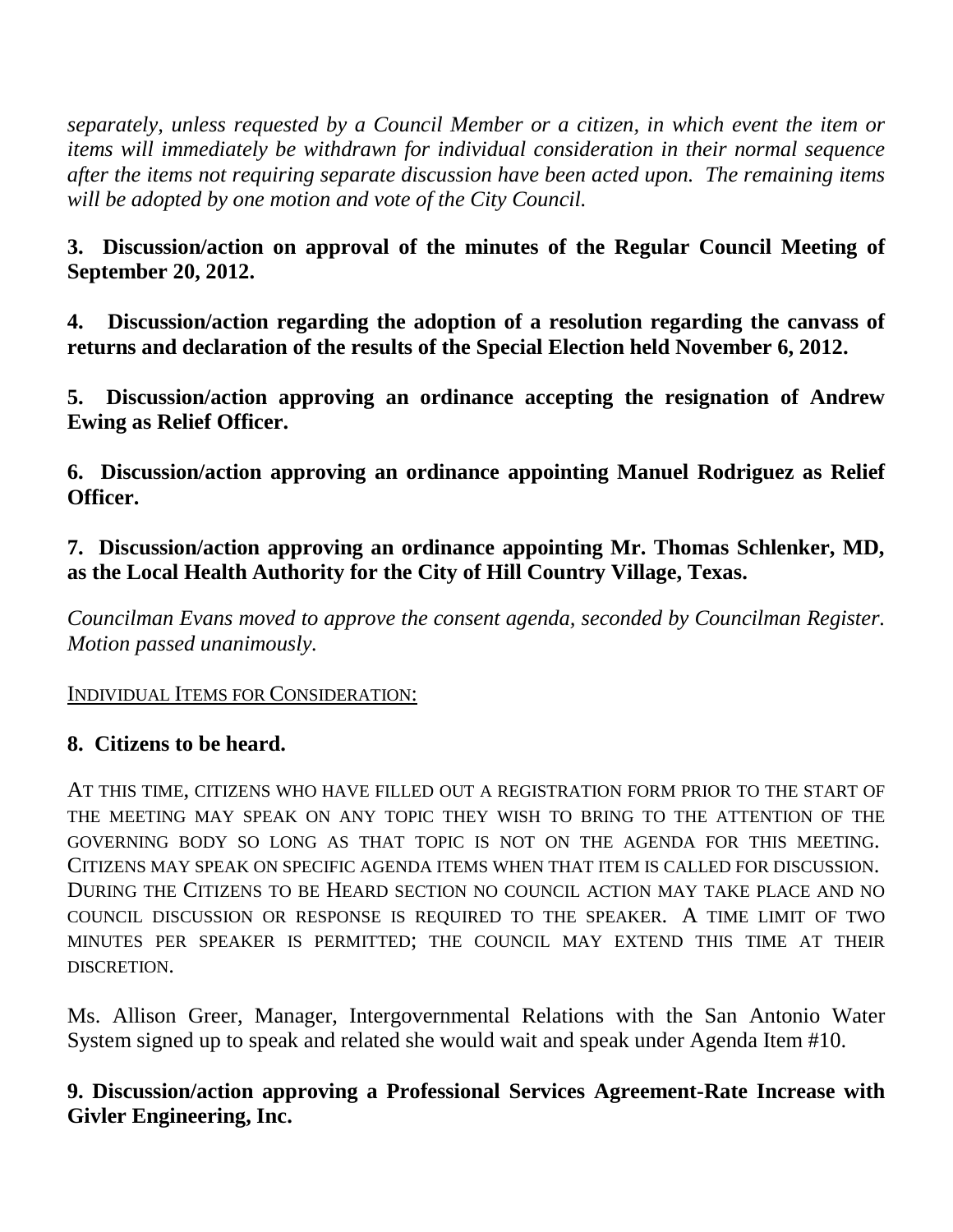*Mr. David Givler introduced himself and explained some of the reasoning behind the rate increase.* 

*Councilman Register asked Mr. Givler if there was an increase last year and Mr. Givler related there was not an increase last year. Mr. Givler informed the council the last increase was approximately two years ago.* 

*Councilman Register informed the council the rate increase showed an approximately 9% increase from current rates.*

*Councilman Evans asked Mr. Givler what the administrative rate was actually for. Mr. Givler related it was not technical work, but rather follow up work administrative personnel would complete. Councilman Evans asked Mr. Givler if every other city that he contracts with has the same contracts. Mr. Givler related that some contracts were different.*

*Councilman Allen asked if there had been any construction in the last few years. Mr. Givler related there had not been any construction and actually Hill Country Village had not used his services much at all in the past year. Councilman Allen asked why there was an increase in rates and not a decrease as many other companies were going through.*

*Councilwoman Cronk asked Mr. Givler if he felt he had been undercharging the City of Hill Country Village and he related yes.*

*Mayor Durand-Hollis informed council Mr. Givler had not come to us last year for an increase in rates.*

*Mr. Givler related to council that he delegates most of his work down to cut costs to the city.*

*Councilman Register moved to approve a Professional Services Agreement-Rate Increase with Givler Engineering Inc., seconded by Councilman Evans. Motion passed unanimously.*

#### **10. Presentation/discussion with San Antonio Water System.**

*Ms. Allison Greer, Manager, Intergovernmental Relations, Mr. Steve Clouse, Chief Operating Officer and Senior Partner and Mr. Doug Evanson, Chief Financial Officer and Senior Vice President with the San Antonio Water System presented the city council a briefing about SAWS. The briefing is attached.* 

Per Councilman Register Agenda Item #13 was heard before Agenda Item's #11 and 12.

# **13. Discussion/action regarding the September 30, 2012 and October 31, 2012 financial statements.**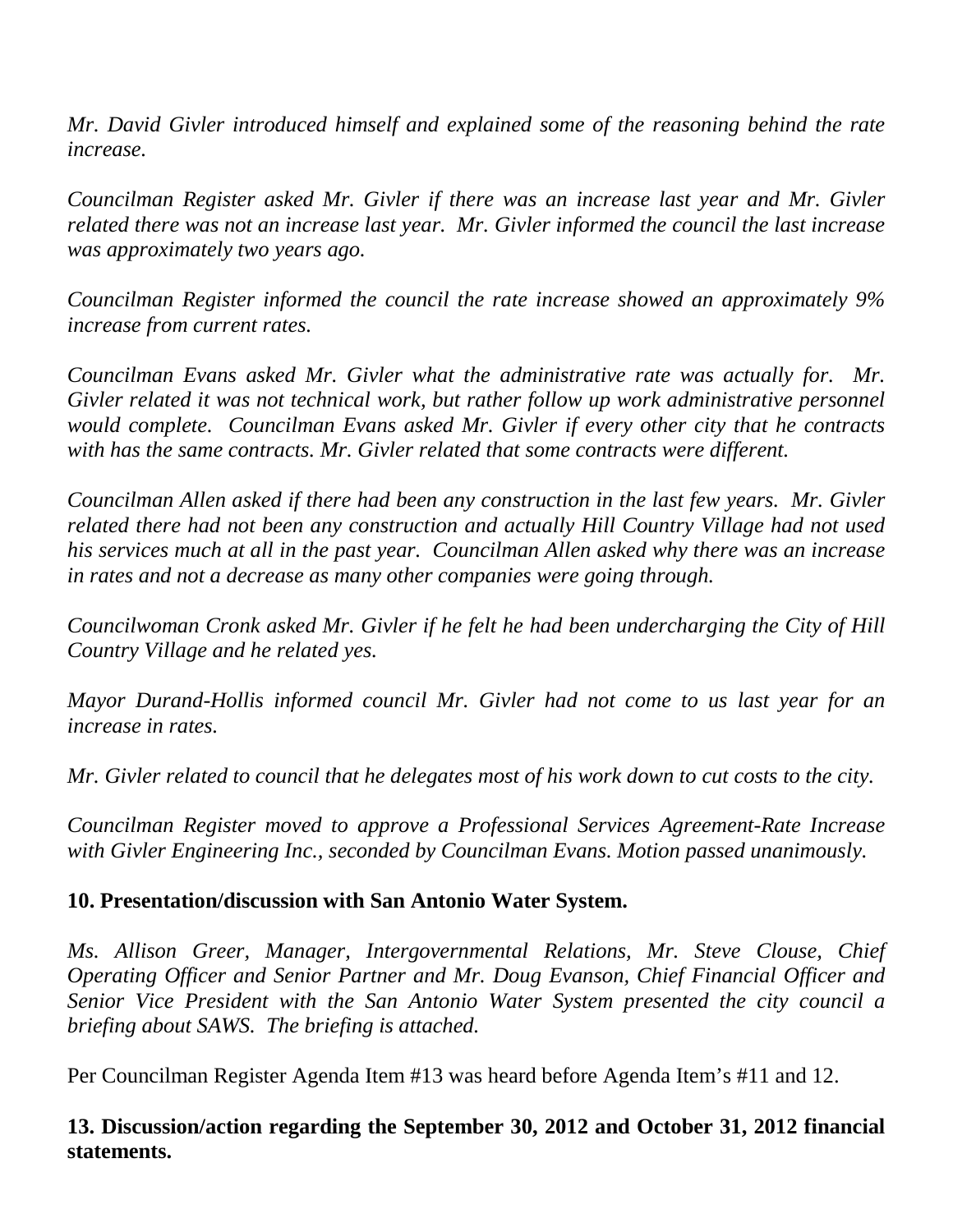*Councilman Register said he was concerned about sales tax. He believes we will miss the budget mark for sales tax revenues next year.* 

*Councilman Register made a motion to accept the September 30, 2012 and the October 31, 2012 financial statements, seconded by Councilman Evans. Motion passed unanimously.*

### **11. Discussion/action approving a Memorandum of Understanding to allow the police department the ability to be members of the Randolph Area Metro SWAT Team (RAMST).**

*Sgt Anita Seamans from the Live Oak Police Department was present to brief council on the RAMST. She has been with the Live Oak Police Department for 30 years and been an active member of SWAT for 22 years. Sgt Seamans related they have training twice a month for four hours in the morning and four hours in the evening. She also said they have had three call outs in the last 18 months.* 

*Councilmember Cronk asked if during training sessions the officers bring their own rifles.*

*Chief Morales commented that some officers use their own personal rifles and other officers use department issued rifles.*

*Councilman Evans asked why there two teams in the same area. He also asked Sgt Seamans if RAMST had conducted mock call outs.*

*Sgt Seamans related the reason for the two teams were because many years ago they felt the need for a team for small municipalities was a better option for them. She further related that with a department as large as the Bexar County Sheriff's Office they also needed to have their own SWAT unit to serve the county.*

*After a lengthy discussion Councilwoman Worley made a motion to approve one officer with equipment and training for the RAMST, seconded by Councilman Allen. Ayes – 2 Nays – 3 Motion failed.*

*Councilman Register requested to table item #11 and asked staff to have representatives from the Bexar County Sheriff's Office SWAT Team present at the next city council meeting.* 

# **12. Discussion/action approving the purchase of five patrol rifles for the police department with FY 2012-13 funds.**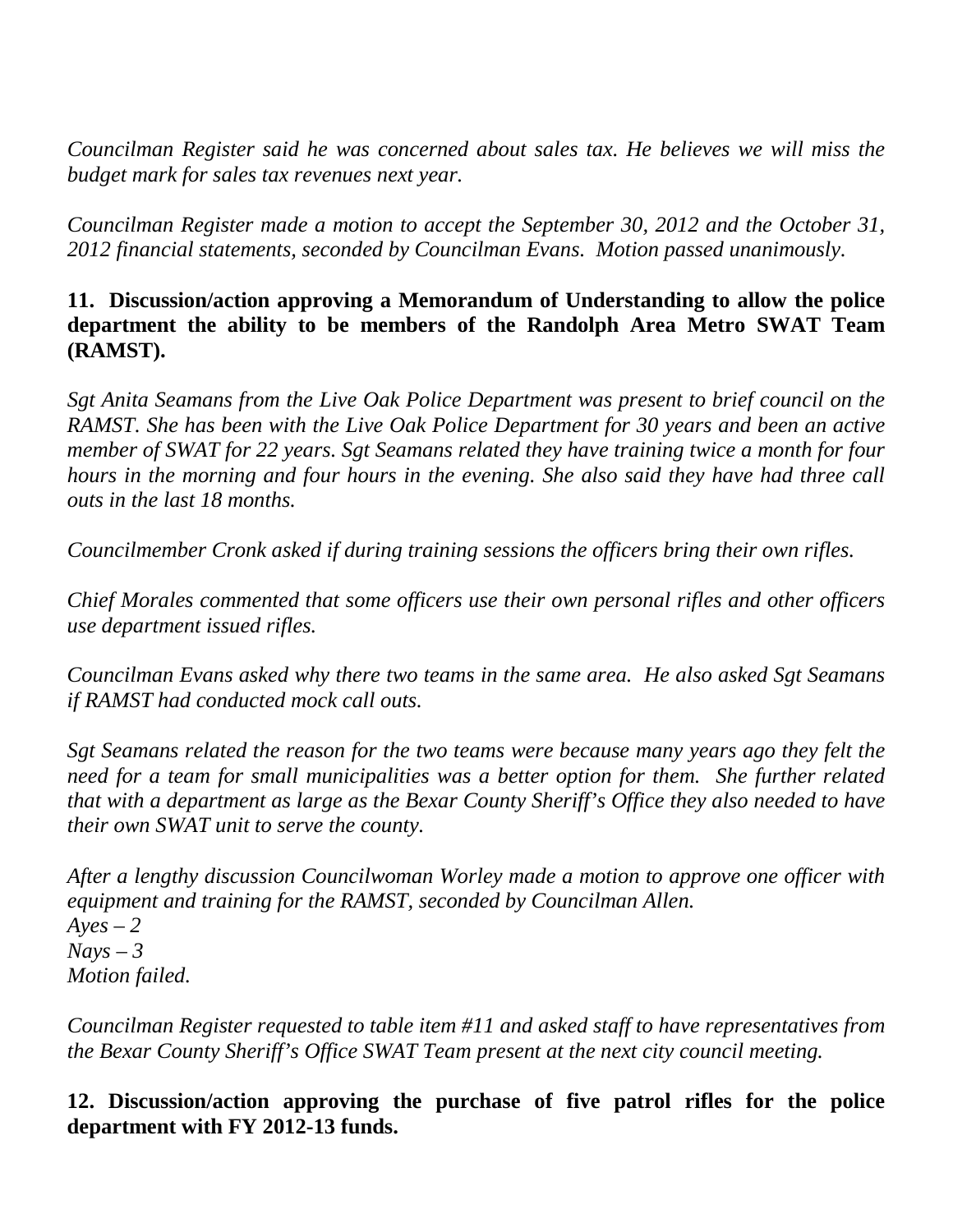*No Action Taken.*

#### **Executive Session Item:**

**Possible Executive Session pursuant to Texas Government Code Section 551.074, Personnel Matters. No action will be taken in Executive Session. Any action will be taken in open session.**

**14. Deliberation/action regarding the annual evaluation and compensation of City Administrator Frank Morales.**

*Mayor Durand-Hollis closed the open session at 6:45 p.m. for the purpose of going into Executive Session regarding the annual evaluation and compensation of City Administrator Frank Morales.*

*Mayor Durand-Hollis convened the open session at 7:03 p.m.*

*Councilwoman Cronk made a motion to increase the City Administrator's salary by 3%, seconded by Councilwoman Worley. Motion passed unanimously.*

#### **15. Mayor's Report to Council.**

*Sheriff dispatch status SAWS integration status HCV Sewer status*

#### **16. Communication with the City Administrator/Chief of Police.**

*We will have a meeting with the Zoning Commission on November 27, 2012 at 5:30 p.m. At this meeting they will discuss changes to the Zoning Code regarding regular and alternate members.*

*A resident has e-mailed Councilman Evans regarding three stray dogs running around on their property killing deer.*

# **17. Adjourn**

*There being no further business to come before the City Council, the meeting was adjourned at 7:12 p.m.*

Approved this  $17<sup>th</sup>$  day of January 2013.